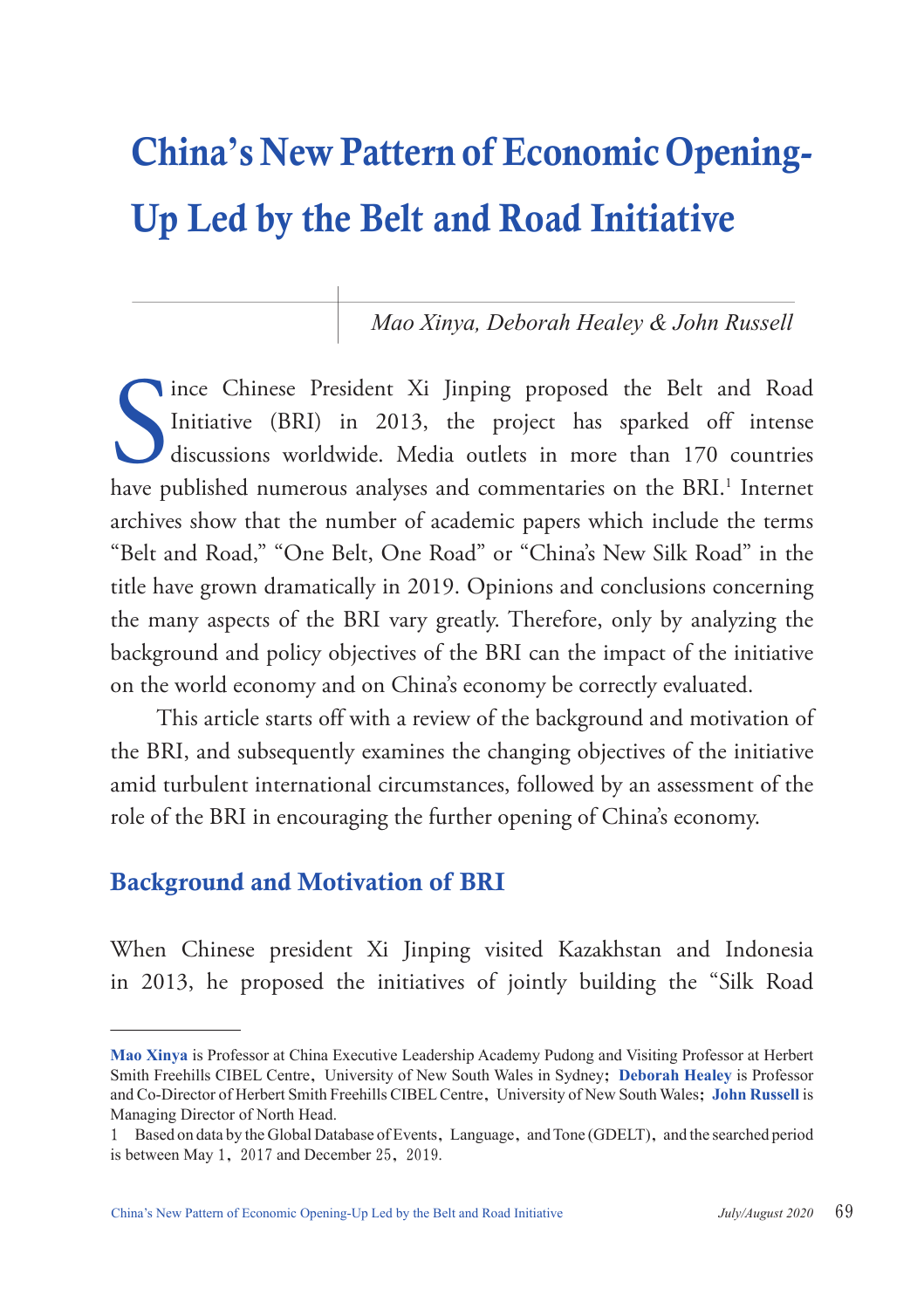Economic Belt" and the "21st Century Maritime Silk Road," which have become collectively referred to as the Belt and Road Initiative. The world at that time was almost surprisingly confronted with the question: What is the meaning and motivation of this initiative? Why did China put forward this initiative at that very moment? To better understand these issues, one has to place it in the evolving international background, especially in connection with the attitude of the United States towards China's development.

## The United States has accelerated its efforts to contain the development of China

International attention today is mainly focused on the China-US trade dispute and their dissention on the coronavirus, the effects of which are progressively being felt globally. However, the increasingly confrontational stance towards China did not begin with Donald Trump's accession to the presidency. The 2008 US National Defense Strategy had already positioned China as a potential competitor to the United States. When Barack Obama entered the White House, the United States immediately joined and shortly after led the negotiations on the Trans-Pacific Partnership (TPP) agreement. In spite of the fact that China is one of the largest economies in the Asia-Pacific area, the country was not invited to sit at the negotiating table. In 2011, then US Secretary of State Hillary Clinton proposed her "Pivot to Asia" strategy to limit China's growing regional influence. This move significantly intensified tensions in the South China Sea and, from the viewpoint of China's government, has affected the sovereignty of China's islands and has endangered national security. When the Xi administration took over in 2012, the Chinese government was convinced that the country faced a severe external economic and national security emergency, and sought measures to mitigate the perceived risks to China's development.

It is in this context that the initiation of the BRI needs to be understood. Since the United States is increasingly dedicating resources to marginalizing and containing China's development, China, in return, has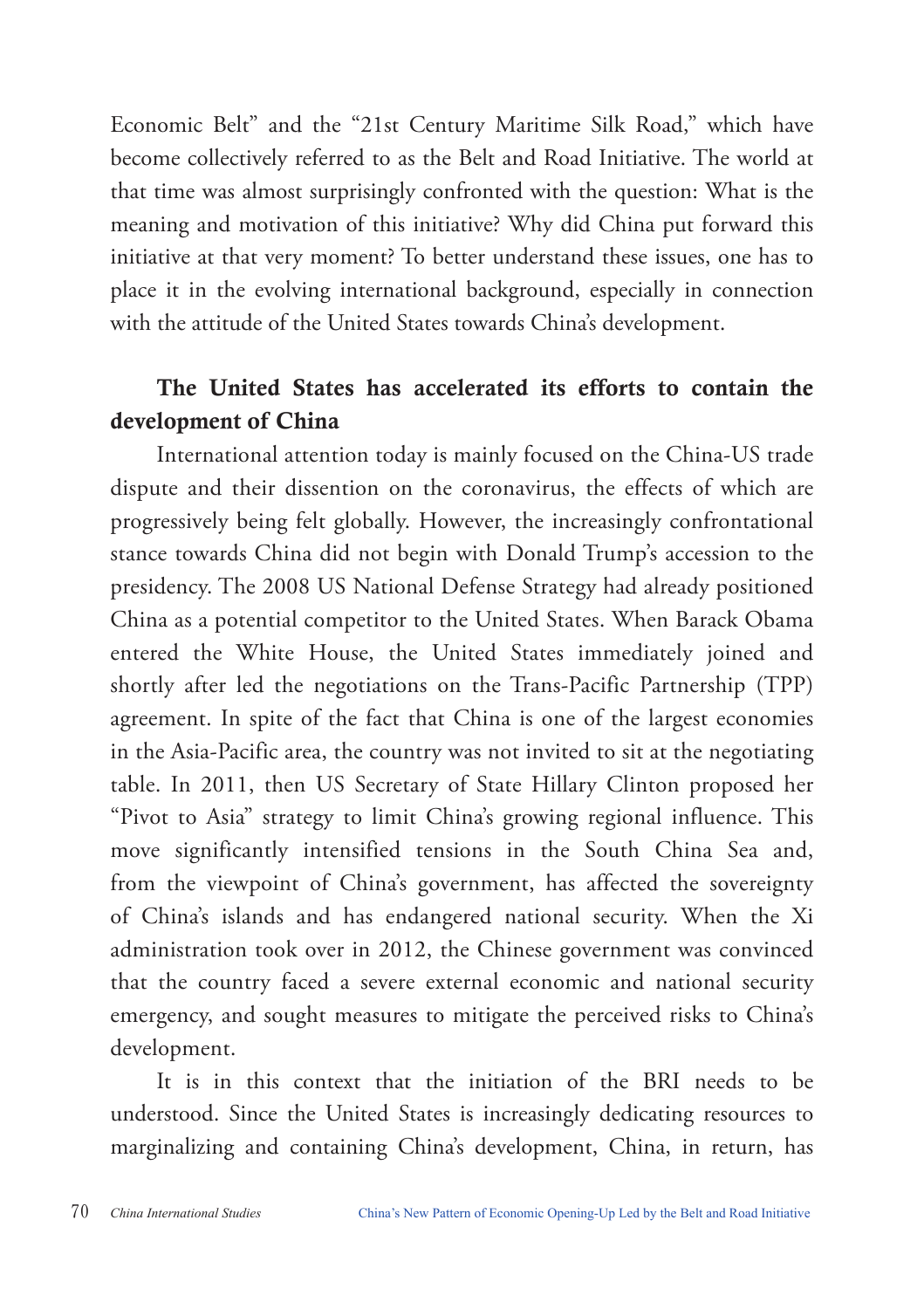more vocally expressed willingness to strengthen its economic cooperation with neighboring countries and beyond.

# The BRI seeks to convey the promotion of peace, development and win-win cooperation to the world

But then, why use the term Silk Road? According to Professor Liu Weidong at the Chinese Academy of Sciences, the Silk Road flourished mainly in periods of peace and broke down during war times; hence, the phrase carries the connotation of peace, friendship, exchange, and prosperity.<sup>2</sup> The Silk Road has historically referred to peaceful and prosperous transit corridors for commodities, cultural goods and religious ideas between the continents of Asia and Europe, which were first explored by the Chinese envoy Zhang Qian more than 2,000 years ago. $3$  Later, the term was gradually also used to describe the historic maritime trade routes between Asia, Europe, and Africa, including those of the 15th-century grand voyages of Zheng He in the Ming Dynasty. These ancient roots of the Silk Road have influenced the language and stated aims of current policy initiatives. The Chinese government has borrowed the cultural symbolism of the Silk Road, to convey its willingness to promote "peace, development and win-win cooperation" to the world.<sup>4</sup>

The BRI is therefore not some geopolitical game plan designed to impinge upon US interests and the US-centric world order, but it was in part conceived of as a way of mitigating risks associated with China's changing relationship with the United States. More broadly, however, the BRI is best understood as an attempt to strengthen economic cooperation with neighboring countries and beyond, in order to maintain a stable economic environment for sustaining China's development. The BRI is neither an endeavor by China to move towards the center of the world stage, nor is it a

<sup>2</sup> Liu Weidong, "Scientific Understanding of the Belt and Road Initiative of China and Related Research Themes," *Progress in Geography*, Vol.34, No.5, 2015, p.539.

<sup>3</sup> "Silk Road" was coined by Ferdinand Richthofen in 1877. Daniel Waugh, "Richthofen's 'Silk Roads': Toward the Archaeology of a Concept," *The Silk Road*, Vol.5, No.1, 2007, pp.1-10.

<sup>4</sup> Liu Weidong, "Scientific Understanding of the Belt and Road Initiative of China and Related Research Themes," p.539.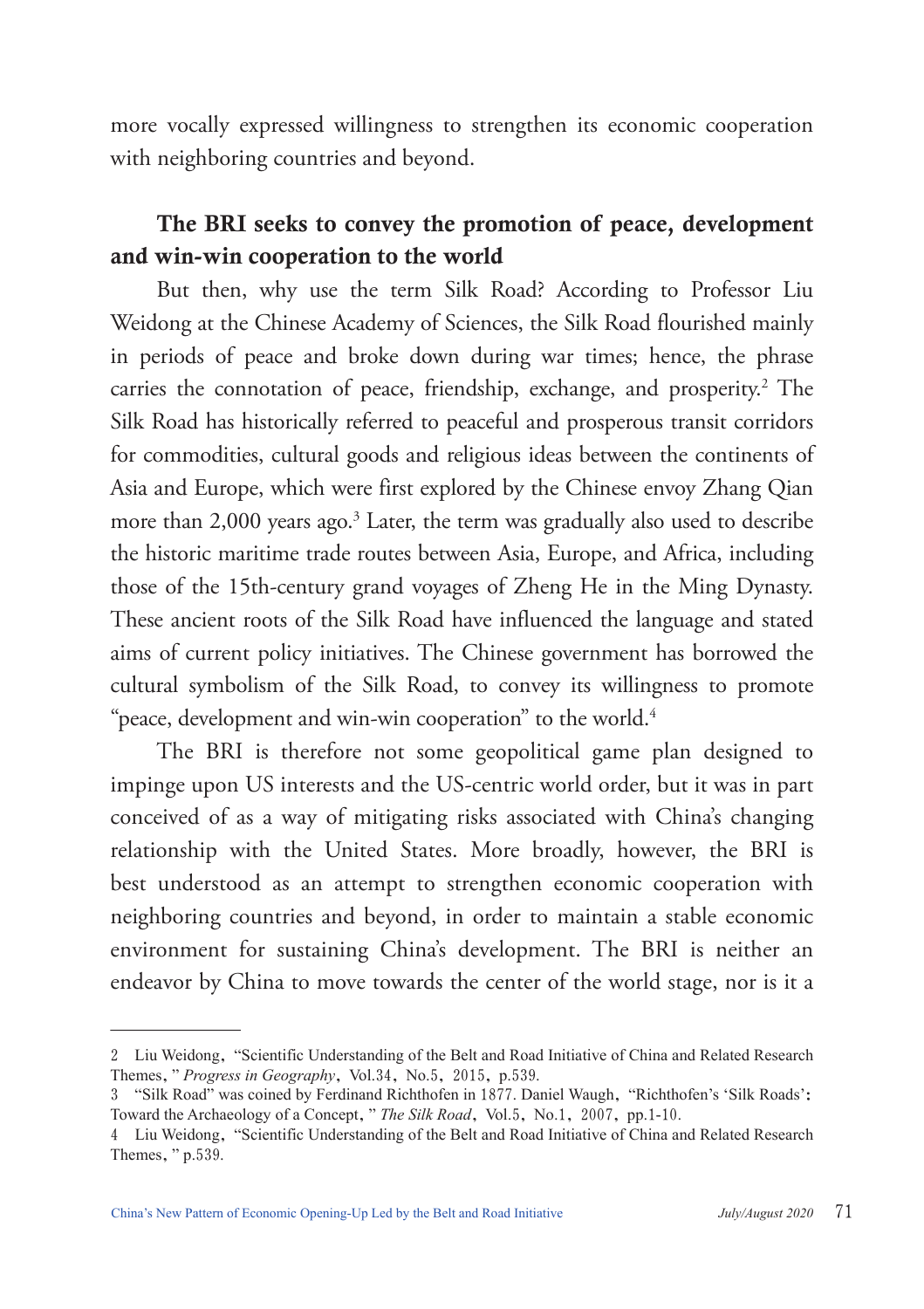geopolitically motivated scheme to expand China's influence and to establish global leadership. China has no intention of challenging the present world order.5 The Chinese government has instead provided a fact-based assessment of China's economic situation, given that China's per capita GDP remains at about US\$10,000, which is lower than the World Bank's minimum threshold for high-income countries. China is convinced that it should continue to pursue medium-to-high speed economic growth and further raise living standards for its people, while seeking to escape the middle-income trap. Overall, the BRI should maintain stable conditions for China's development by enhancing economic cooperation with its neighboring countries and beyond, as well as by providing additional impetus for the development of the global economy.

#### The BRI is an inclusive cooperation platform for global economy

The nature of the BRI has shifted over time, evolving in response to changing international trends and mounting geopolitical challenges. As protectionism and unilateralism rise internationally, and globalization seems to be receding, China now hopes to counter this trend by jointly building the Belt and Road with more and more countries through promoting infrastructure connectivity, investment, trade, and people-to-people exchanges, which is expected to inject new vitality into global economic development. Events over the past six years have increased the need for this approach to regional cooperation, and has subsequently shaped how the BRI has evolved in two key ways: first, by expanding from a regional to a truly global initiative, and second, by extending its scope from a vision mainly tailored to enhance China's economic requirements, to becoming a driver for global economic growth.

America's recent orientation towards unilateral protectionism, particularly in trade and investment policies, has prompted this shift of the

<sup>5</sup> Some scholars have different ideas. For example, Aasim Akhtar considers that China is an emergent global superpower which challenges not only US hegemony, but capitalist imperialism itself. See Aasim Akhtar, "The China-Pakistan Economic Corridor: Beyond the Rule of Capital?" *Monthly Review*, Vol.70, No.2, 2018, pp.34-48.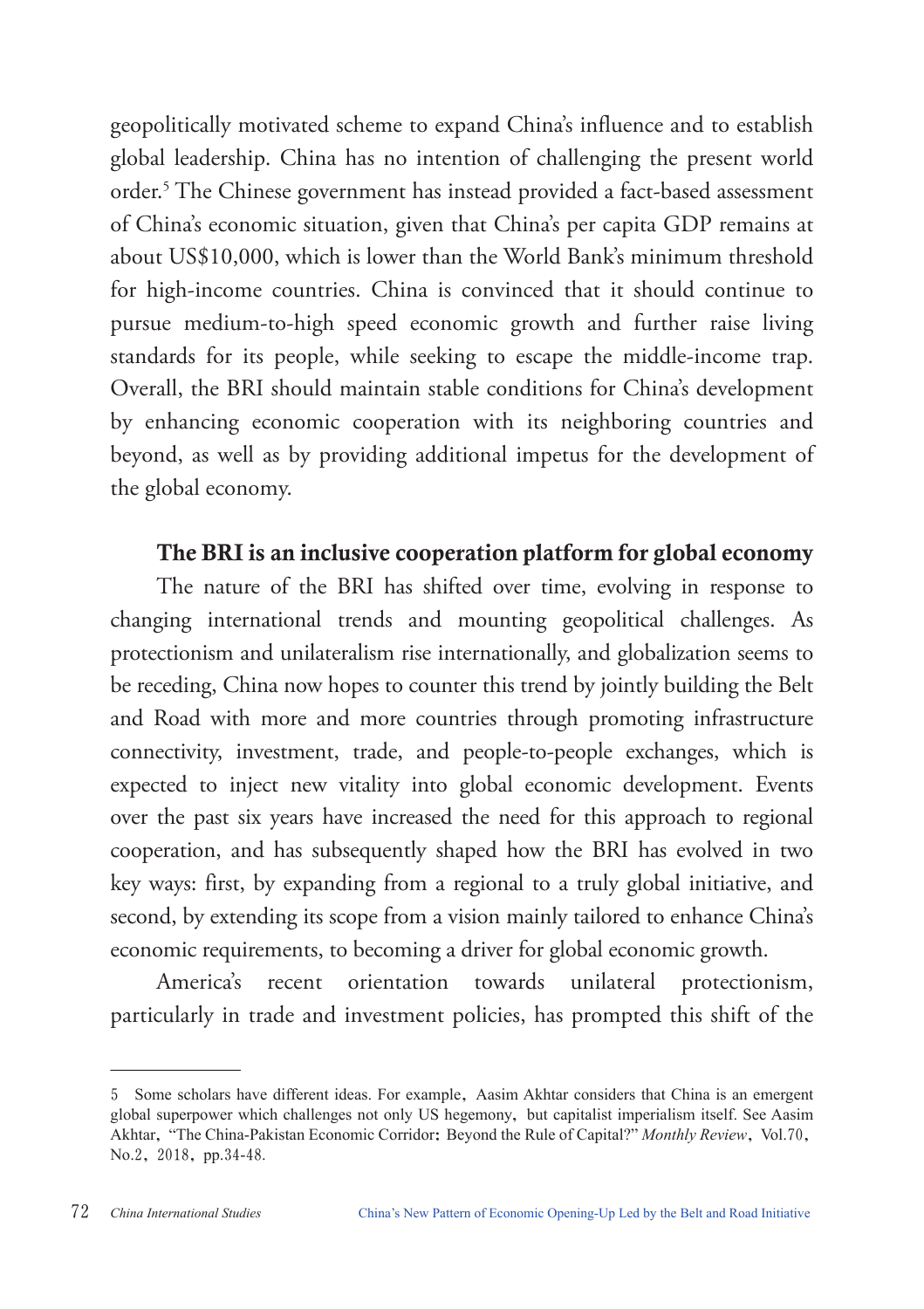BRI towards becoming a broad international platform.<sup>6</sup> In effect, the prior format has been broadened from China and its neighboring countries, to a large-scale inclusive international platform, which was originally set up by China, but belongs to all countries willing to participate. The fact that the BRI is an open and inclusive framework without geographical boundaries has resulted in a strongly increased participation over the last six years. By the end of January 2020, 138 countries and 30 international institutions had signed cooperation agreements with China to participate in the BRI.7 Public media evaluations of the BRI in more than 130 countries were generally positive, although South Asia and occasionally some countries elsewhere were exceptions.<sup>8</sup>

The BRI began as a vision of promoting and extending China's economic growth by opening western China beyond its borders, and upgrading its industrial level by enhancing industrial capacity cooperation. But in recent years, the BRI's purpose has been to promote global economic development through enlarging financing channels and improving transport infrastructure. According to the evaluation of the World Bank in 2018 and 2019, BRI transport infrastructure projects have a significant effect on saving time and costs in international trade. While globally the average reduction in transport time has been 1.2 percent to 2.5 percent, and trade costs decreased by 1.1 percent to 2.2 percent, for economies along the BRI routes,<sup>9</sup> the reduction in transport time and trade costs have been 1.7 percent to 3.2 percent and 1.5 percent to 2.8 percent respectively. The greatest benefits were realized for countries along the BRI economic corridors, where transit times had been reduced by 11.9 percent and trade costs decreased by 10.2

<sup>6</sup> "Xi Jinping's Keynote Speech at the Opening Ceremony of the Boao Forum for Asia Annual Conference 2018," *Xinhua*, April 10, 2018, http://www.xinhuanet.com/politics/2018-04/10/c\_1122659873.htm.

<sup>7</sup> China's Belt and Road Portal, https://www.yidaiyilu.gov.cn/xwzx/roll/77298.htm.

<sup>8</sup> Alicia Herrero and Xu Jianwei, "Countries' Perceptions of China's Belt and Road Initiative: A Big Data Analysis," *Bruegel Working Paper*, Issue 01, 2019.

<sup>9</sup> Based on the direction of the ancient Silk Road, scholars have listed 65 countries in Asia, Europe, and Africa, including China, as countries along the BRI route; but this essay deviates from this concept and refers to those countries which have signed MOUs with China to cooperate on the construction of the Belt and Road.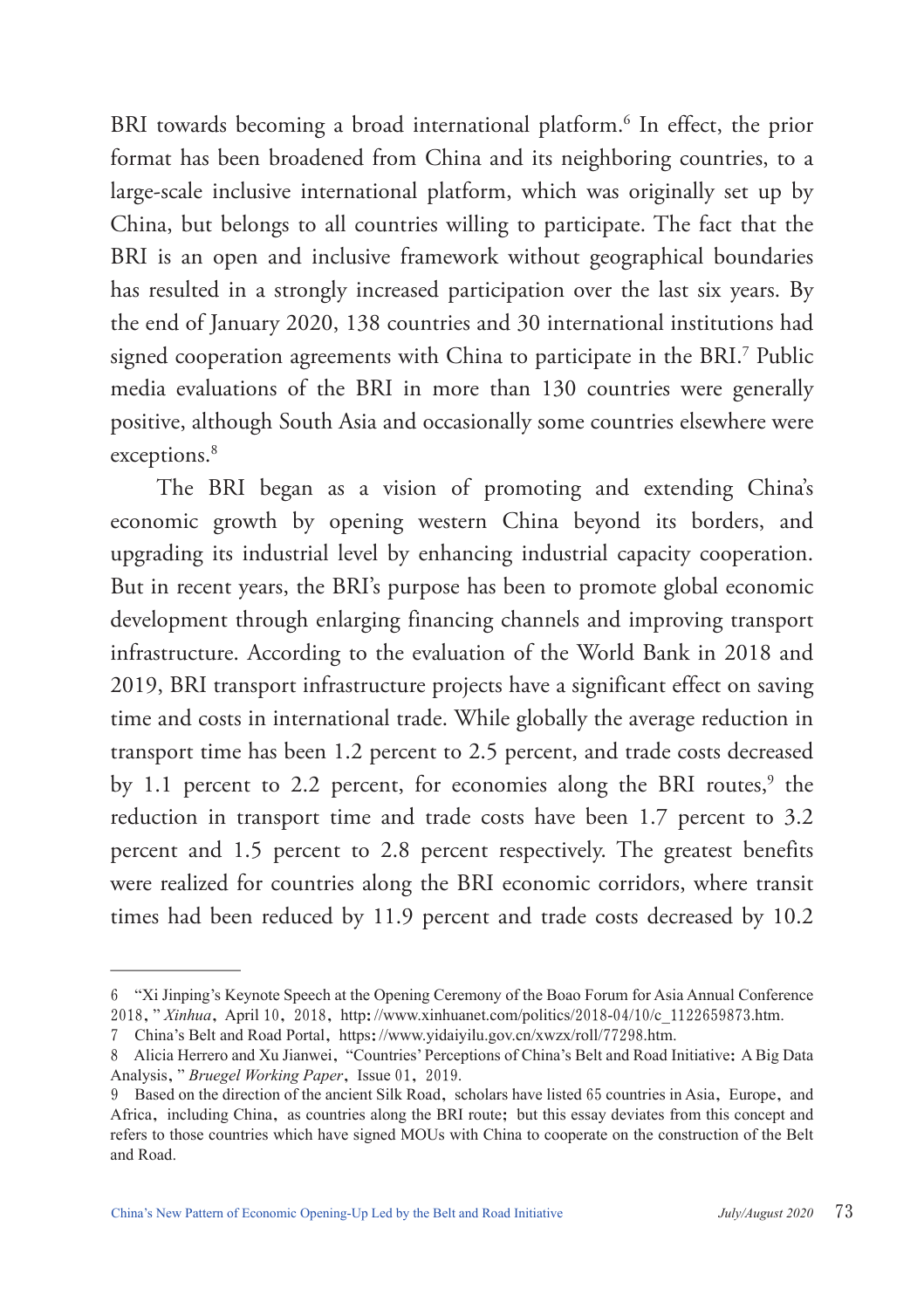percent. A study by the World Bank also shows that these recorded effects can be even further amplified through policy reforms, which would reduce border clearance time and improve transport channel management.<sup>10</sup> Beyond enhancing infrastructure, China has launched the Asian Infrastructure Investment Bank (AIIB) with 57 initial signatory countries, contributing financial support for projects, some of which are included in the BRI. The AIIB was not created to replace other multilateral financial institutions, but to complement the current global economic and financial system. Notably, most AIIB projects are realized in cooperation with the World Bank and the Asian Development Bank.<sup>11</sup> The number of AIIB members has thus far exceeded 100.

Besides its significance to the world economy, the BRI is of particular importance for China's economic development, helping forge a comprehensive opening-up pattern for China's economy.

# Promotion of China's Economic Opening-Up Led by BRI

The 19th National Congress of the Communist Party of China, held in 2017, provides the most useful overview of China's economic opening-up as promoted by the BRI. There were five references to the BRI in the report delivered at the Congress, touching on topics such as regional development, diplomacy, opening up, and fundamental national policy. A key phrase states: "We should pursue the Belt and Road Initiative as a priority, give equal emphasis to 'bringing in' and 'going global', follow the principle of achieving shared growth through discussion and collaboration, and increase openness and cooperation in building innovation capacity. With these efforts, we hope to make new ground in opening China further through links running

<sup>10</sup> Francois De Soyres, et al., "How Much Will the Belt and Road Initiative Reduce Trade Costs?" World Bank Policy Research Working Papers, No.8614; Baniya Suprabha, Rocha Nadia Patrizia, and Ruta Michele, "Trade Effects of the New Silk Road: A Gravity Analysis," World Bank Policy Research Working Papers, No.8694.

<sup>11</sup> Hideo Ohashi, "The Belt and Road Initiative (BRI) in the Context of the China's Opening Up Policy," *Journal of Contemporary East Asia Studies*, Vol.7, No.2, 2018, pp.85-103.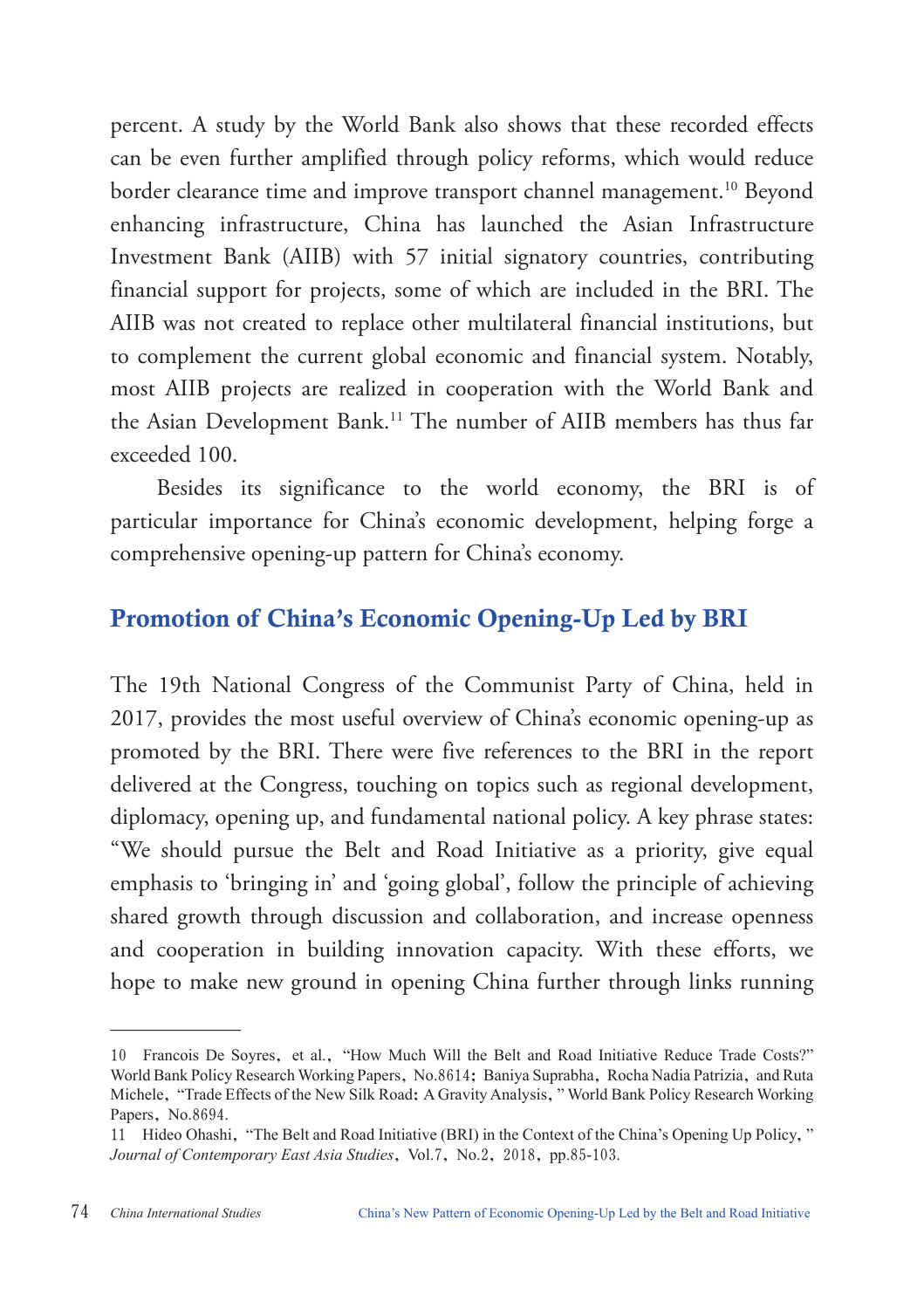eastward and westward, across land and over sea."12

China faces the challenge of managing the transition of its growth model from one based on resource consumption and low-cost labor, to one that is determined by higher-quality growth. The government intends for the BRI to boost economic growth as China seeks to avoid the middleincome trap. China faces two crucial problems in its pursuit of continued economic and social progress, which have not emerged in a similar way in other large economies after the Second World War. Firstly, China's economy has become large before the country has become wealthy. Despite the fact that it has overtaken Japan as the world's second largest economy in 2010, China is still a developing country in terms of per capita GDP, and pockets of poverty persist throughout the country. Accordingly, it needs to maintain medium-to-high growth rates to continue improving the living standard of the country's population. However, it is more difficult for an economy that currently exceeds the volume of US\$14 trillion to keep up the required medium-to-high-speed growth. Secondly, China is becoming older before getting rich. China's demographic dividend is disappearing, and it is necessary to find new momentum to drive forward medium-to-high growth rates. China has a disproportionately large group of aging citizens, and has already far exceeded the United Nations' definition for a rapidly ageing economy. According to the United Nations, a country is aging if more than 10 percent of its population is over 60 years old, or 7 percent is over 65 years old. In 2019, 18.1 percent, or about 254 million, of China's population was over 60 years old and 12.6 percent of the population had surpassed the age of 65.<sup>13</sup>

How can China deal with the above two problems and find new growth drivers for its economy? In its search for new sources of growth, the Chinese government considers the BRI not only an impetus and an

<sup>12</sup> "Full Text of Xi Jinping's Report at 19th CPC National Congress," *Xinhua*, November 3, 2017. http:// www.xinhuanet.com/english/special/2017-11/03/c\_136725942.htm.

<sup>13</sup> "Press Conference of the State Council Information Office," *People.cn*, January 17, 2020, http:// tv.people.com.cn/n1/2020/0116/c43911-31551748.html.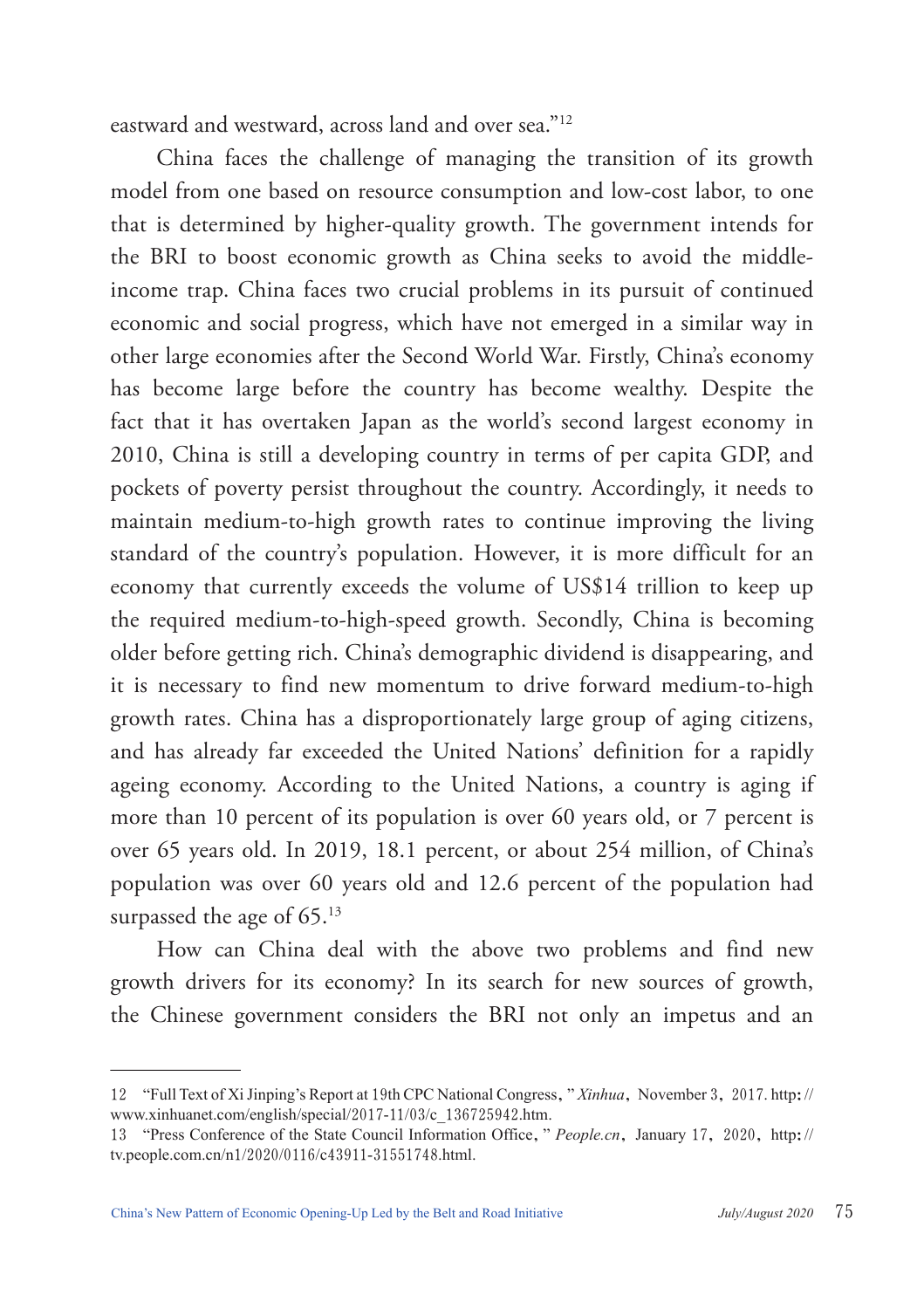optimized blueprint for the opening up of less developed parts of the country, particularly in western inland regions, but also a driver for balancing trade and capital flows, upgrading economic governance and accelerating technological innovation.

## Optimizing China's regional opening-up

Given the huge disparity in development between the eastern coastal area and the western inland region, the BRI's purpose is to open and improve the access of China's western inland provinces to the world market, and to interlink inland and coastal areas, domestically and abroad.

*Extending the opening-up of western inland areas.* In the three decades before the BRI was put on the agenda, it was China's eastern areas that attracted the bulk of investment from the Hong Kong, Macao and Taiwan regions as well as foreign direct investment (FDI) from the United States, Singapore, Japan, and other developed economies.

Through railways, highways, and air routes, the BRI is intended to provide and improve the access of China's western landlocked provinces to Central Asia, Southeast Asia, West Asia, South Asia, the Middle East, North Africa, and Central and Eastern Europe. In 2015, the National Development and Reform Commission (NDRC), the Ministry of Foreign Affairs and the Ministry of Commerce of China issued the *Vision and Actions on Jointly Building Silk Road Economic Belt and 21st-Century Maritime Silk Road*, which highlighted 18 provincial-level regions, including Shaanxi, Qinghai, Ningxia, Gansu, Xinjiang in the northwest of China, and Chongqing, Tibet, and Yunnan in the southwest.<sup>14</sup> The BRI focuses on transforming the western interior into hubs for international economic cooperation, which is happening for the first time since China's original opening-up was launched in 1979. The objective is to both accelerate the development of the western inland areas, and to spur economic growth for the entire country. In May

<sup>14</sup> National Development and Reform Commission, Ministry of Foreign Affairs, and Ministry of Commerce of the People's Republic of China, "Vision and Actions on Jointly Building Silk Road Economic Belt and 21st-Century Maritime Silk Road," March 2015.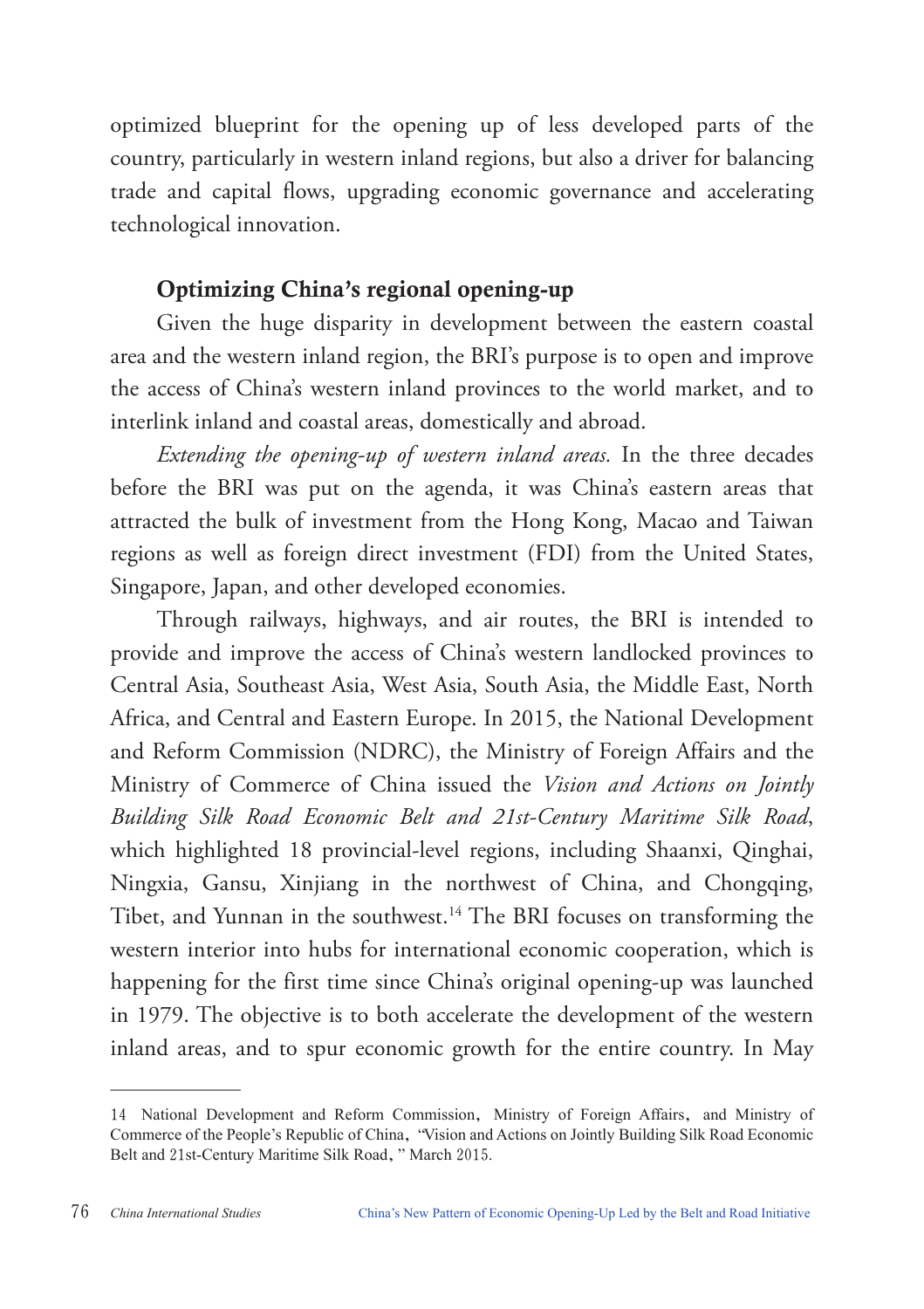2020, a policy document jointly issued by the Central Committee of the Communist Party and the State Council of China states that the opening-up of western areas should be intensified by jointly building the Belt and Road.15

*Interlinking inland and coastal areas, domestically and abroad.* Some Chinese scholars believe that the BRI embodies a "third wave of globalization," which will bring benefits domestically, regionally, and internationally. However, mindful of China's experience in the second wave of globalization from the 15th to the early 20th century, when it was often bullied by the gunboat diplomacy of foreign powers, policymakers are now prioritizing China's maritime power as well as its land power. China's leaders are keen to develop greater connectivity of the country's coastline, both internationally and as an intermodal hub for China's inland regions. This prioritization of China's coastline can be identified from public events and policy documents. In 2005, China held a series of celebrations commemorating the 600th anniversary of Zheng He's voyages westward, and set up the first National Ocean Day on July 11. The report of the 18th National Congress of the CPC in 2012 for the first time explicitly articulated an objective of building China into a "maritime power."

Under this approach, the BRI is intended to position coastal areas as intermodal transport junctions for inland areas, and to provide additional channels for economic and cultural exchanges between inland areas and other countries. For this reason, the Chinese government has launched new international projects, many of which have domestic components. For example, in November 2015, China and Singapore launched the China-Singapore (Chongqing) Demonstration Initiative on Strategic Connectivity.16 Chongqing, in western China, is the operational center of this project.

Such bilateral development projects set up under the BRI generate

<sup>15</sup> "Guiding Opinions of the Central Committee of the Communist Party of China and the State Council on Promoting the Development of Western Area and Forming a New Pattern in the New Era, "Central People's Government of China, May 17, 2020, http://www.gov.cn/xinwen/2020-05/17/content\_5512456.htm.

<sup>16</sup> Also known as the Southward Passage project, which was renamed the New International Land-Sea Trade Corridor in 2018.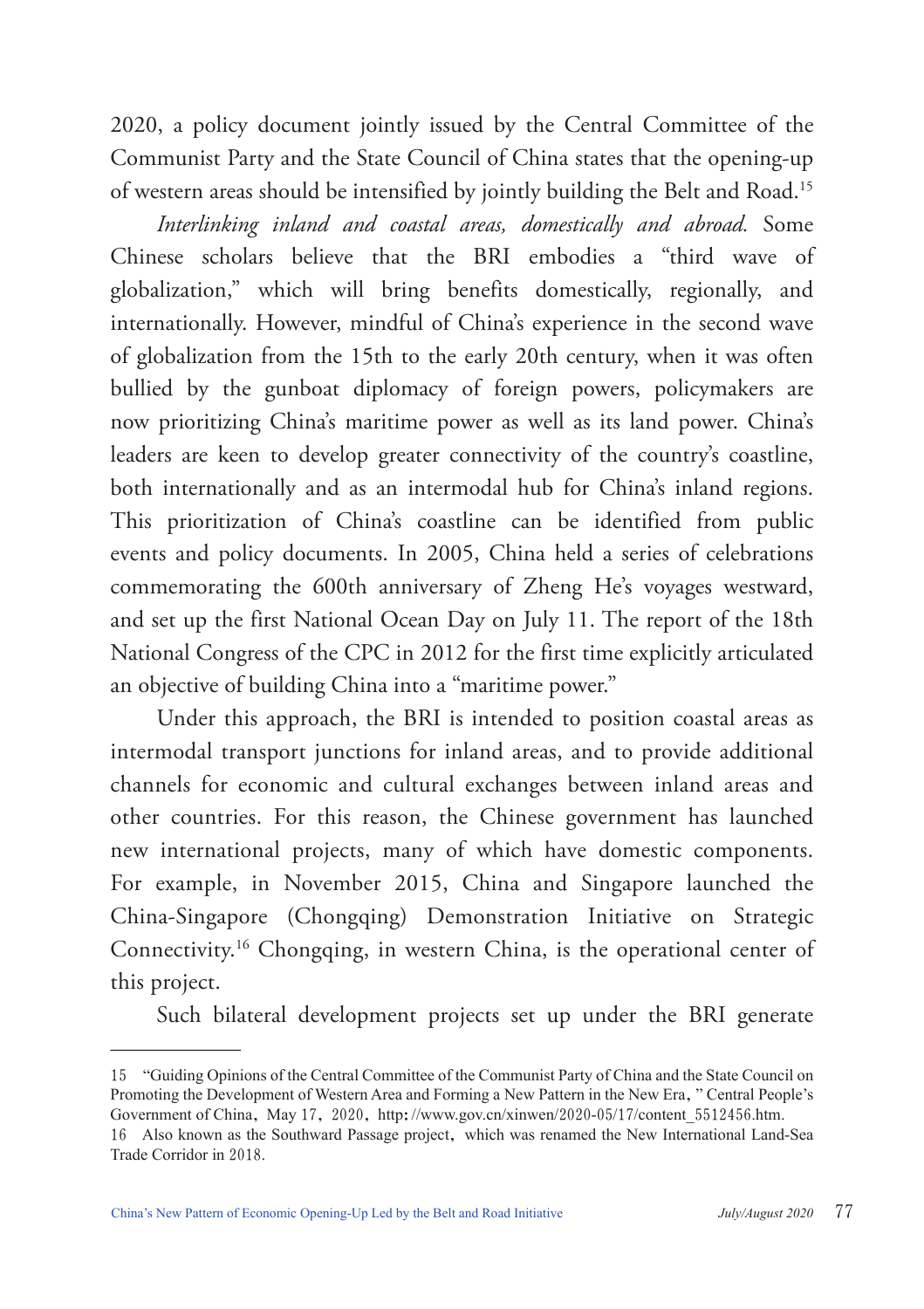secondary effects in some of China's poorest provinces. As a result of the China-Singapore cooperation, the landlocked provinces of Guizhou, Qinghai, Gansu, Xinjiang and Shaanxi, and four additional provinces have signed a memorandum of cooperation with Chongqing to jointly establish a new land-sea trade corridor. The corridor allows the inland provinces to use ports in Guangxi to access Singapore, Southeast Asia and the Indian Ocean, with which they put a Chinese proverb into practice: "Borrowing a boat to go out on the sea." In August 2019, China's NDRC issued the Master Plan for New Sea-Land Transportation Channel of the Western Regions,<sup>17</sup> to connect China's western land-based transport channels, such as the China-Europe railway routes, with the recently constituted New International Land-Sea Trade Corridor into Southeast Asia, and thereby connect the Silk Road Economic Belt on land with the 21st-Century Maritime Silk Road's seaward routes, while simultaneously constructing links with China's principal inland waterway, the Yangtze River.

## Balancing trade and capital flows, upgrading economic governance and accelerating technological innovation

During the more than three decades of reform and opening-up that took place before the BRI, China was highly dependent on external capital, technology, and consumer markets. It is the BRI's objective to remedy the imbalance of this system through boosting overseas investment, spurring technological development, and incentivizing domestic consumption.

*Balancing inward and outward investment flows.* China's economic development has gone through various distinct phases, which have led to economic strengths and weaknesses that the BRI is now intended to address. In the early 1980s, China opened four special economic zones, all in eastern coastal cities. Since then, more than 2,000 economic zones at various levels have been set up. China's entry into the World Trade Organization (WTO)

<sup>17</sup> "Notice of the National Development and Reform Commission on the Master Plan for New Sea-Land Transportation Channel of the Western Regions," Central People's Government of China, http://www.gov. cn/xinwen/2019-08/15/content\_5421375.htm.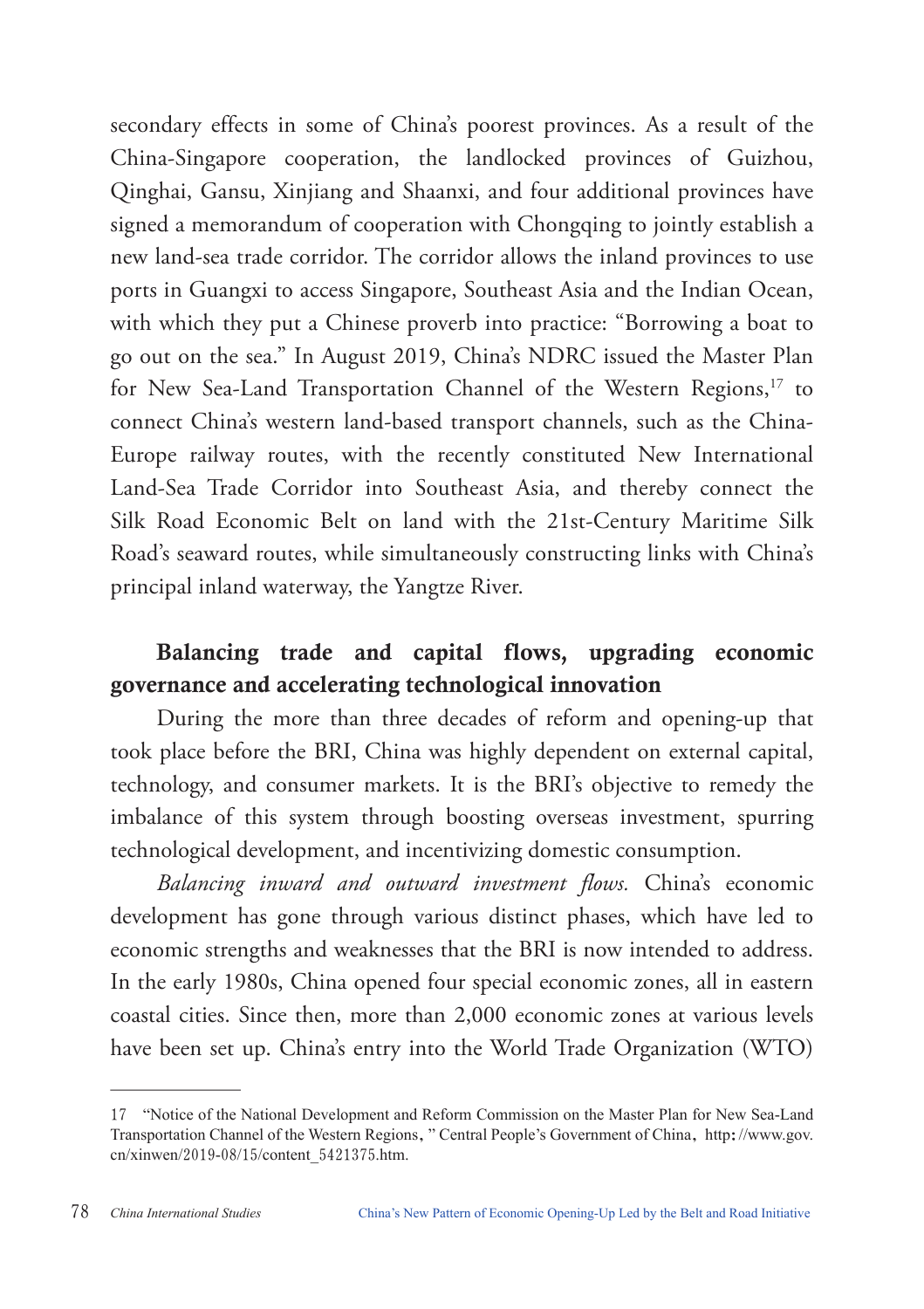was a significant milestone in that context. China's factories largely processed and assembled products for export to overseas markets, thereby earning foreign exchange and creating job opportunities for China's massive labor force. In doing so, China has attracted capital and technology, as well as management expertise from the global market. During that period, the distinctive feature of China's economic opening-up was that it was externally oriented. Figure 1 below shows that before the global subprime crisis in 2007, the amount of FDI attracted by China was much higher than that of outward direct investment (ODI).



**Figure 1** China's Inward and Outward Investment (1984-2018) Source: Wind, National Bureau of Statistics of China, and Ministry of Commerce of China.

The 2007 subprime crisis and the global recession that followed hit developed economies such as Europe, the US, and Japan hard, which resulted in a decline of their investment capacity. In contrast, China's outward investment increased rapidly. Since 2013, the large-scale expansion of Chinese capital and technology into the global market has been mainly driven by the BRI. In 2016 and 2017, China even became a net outward investor.

The BRI has played a particularly important role in urging Chinese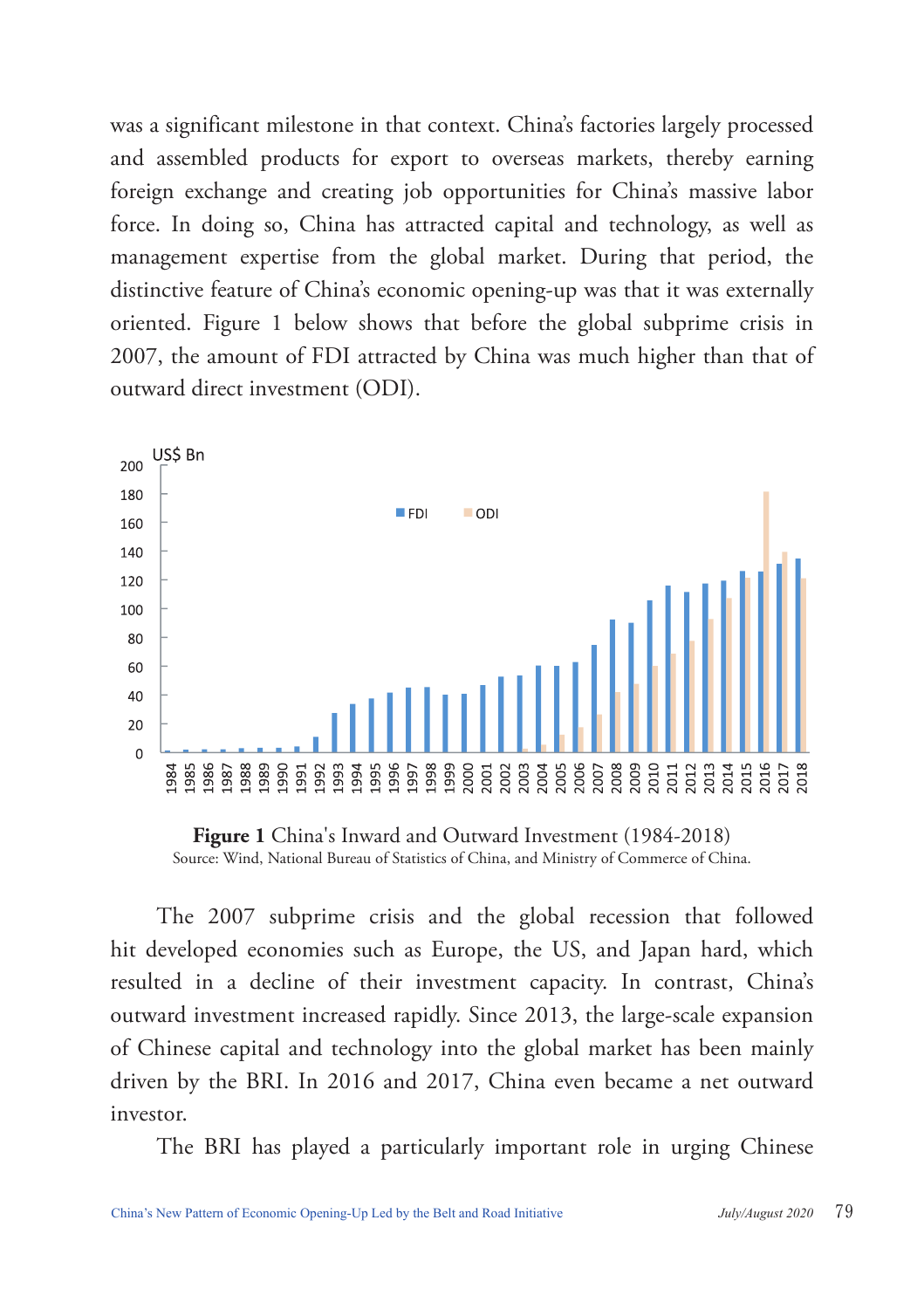companies to shift their focus and invest more abroad. However, the recent rapid growth of China's overseas investment has yielded mixed results. Some of the early outward investments were ill-judged, as they were primarily intended to demonstrate to the central government their enthusiasm for the BRI, but subsequently led to severe losses of investment and stateowned assets. The central government has since strengthened supervision and reviews of outward investment to ensure that the construction of the BRI abides by rational guidelines and is based on principles of commercial efficiency. Following this policy adjustment, China's ODI in 2017 and 2018 dropped to US\$139 billion and \$121 billion respectively, which kept them largely in balance with inward FDI.

Attracting FDI still remained a priority, even as ODI grew. In September 2013, China set up its first domestic pilot free trade zone (FTZ) in Shanghai, as a mechanism to extend investment liberalization, improve trade facilitation, and further open up the financial sector, while the supervisory authority was strengthened. Concurrently, there has been a significant relaxation of thresholds for FDI to enter China. The negative list for FDI in pilot FTZs has shrunk from 190 items in 2013 to 37 in 2019, markedly improving the business environment in China. Pilot FTZs have experimented with integrating high-standard international trade rules to attract and serve a wider range of corporate entities, including foreign companies. Such initiatives have made the general business environment much more appealing, so that according to an official evaluation by the World Bank, China's "ease of doing business" ranking improved from 96 in 2013 to 31 in 2019.

*Actively expanding China's imports.* One of the main goals of the BRI is to accomplish greater balance for China's trade, which it has accomplished by organizing large-scale international trade fairs and targeted import increases through free trade agreements. The impact of these efforts can be observed from the trend of China's trade surplus. After China's accession to the WTO, the country's trade surplus increasingly expanded until 2016, after which it sharply declined (Figure 2). This decrease is in part due to the rapid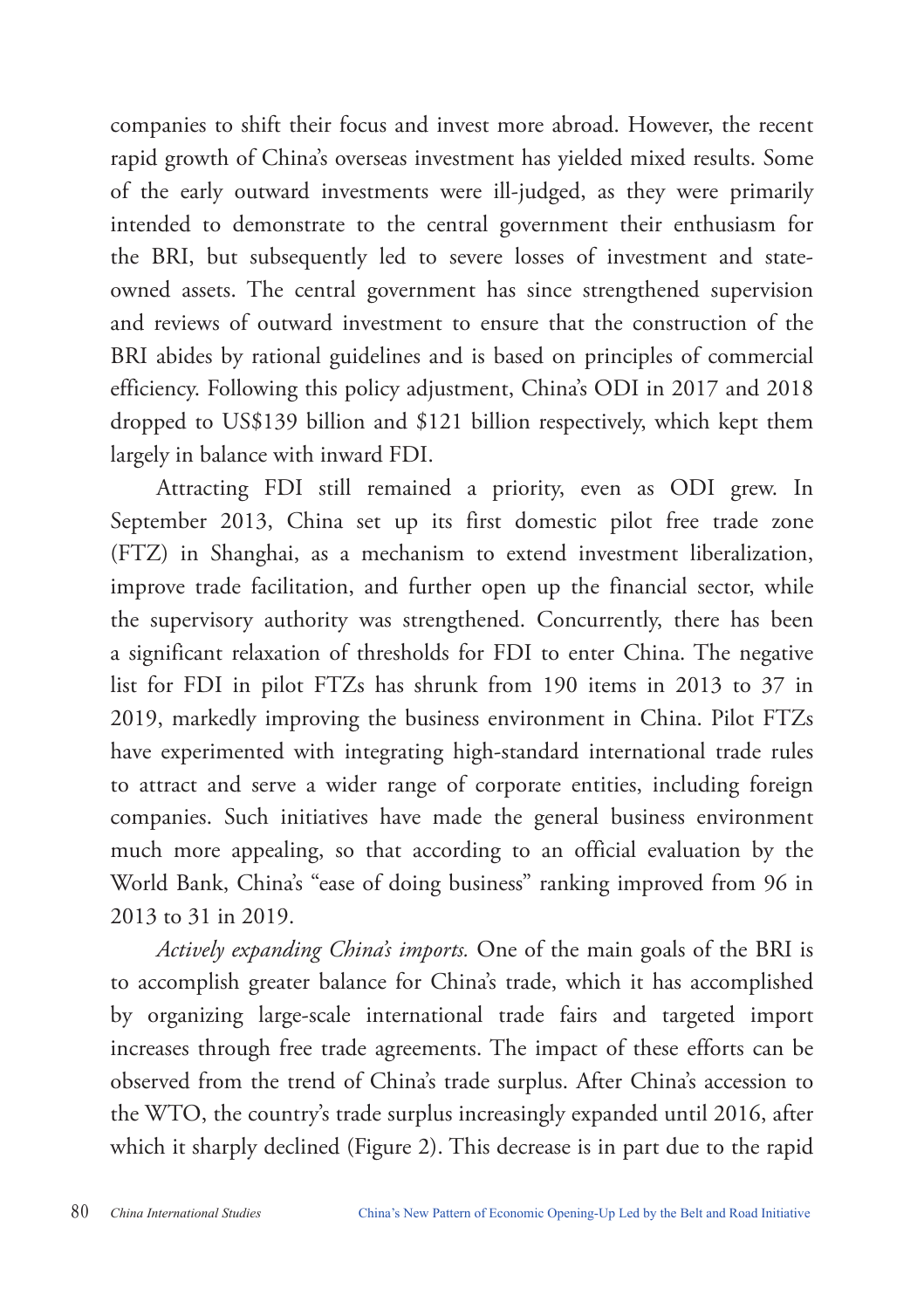growth of Chinese domestic consumption, as per capita incomes increased and demand for high-quality products from overseas markets swiftly grew. However, it is in part also due to China's endeavors to actively expand imports via the BRI.



**Figure 2** China's Imports and Exports (1985-2018) Source: Wind, and National Bureau of Statistics of China.

The most prominent example of China's new trade fairs is the International Import Expo, which is held annually in Shanghai since 2018. More than 3,800 companies from 181 countries and regions, and furthermore many international organizations participated in the Expo in 2019. The volume of contract intent reached US\$71.13 billion, an increase of 23 percent compared with 2018. The Expo is designed to be a focal point for China to actively expand imports, and a platform for partner countries, especially those who are already involved in the BRI, to showcase their products and technologies.

The BRI has also proven effective in facilitating and enhancing bilateral import-export relations. Data for the year 2019 showed that China's imports and exports with BRI countries grew by 7.4 percent, which was faster than the national average. The trade volume between China and BRI countries has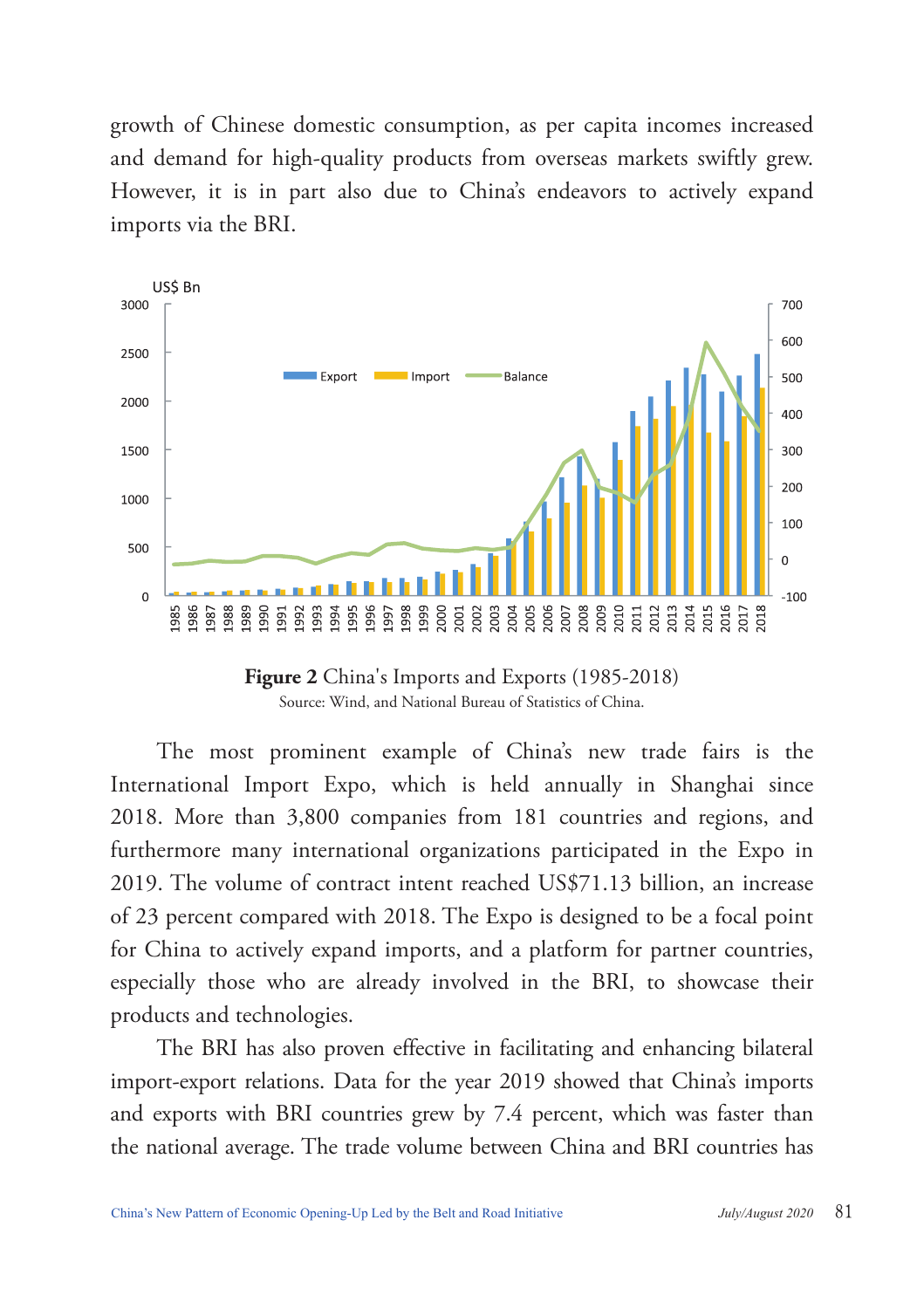consistently continued to grow. The volume of processing trade is increasing, and new modes of trade such as cross-border e-commerce are emerging. Between 2013 and 2019, the ranking list of China's top ten trading partners has, on the whole, not significantly changed, but the share of trade volume between China and BRI economies, such as the Association of Southeast Asian Nations (ASEAN), South Korea, and Russia has increased significantly (Table 1). Affected by the China-US trade friction and the BRI's progress, ASEAN has replaced the US as China's second largest trade partner in 2019.

|                      | 2013           |                             |              | 2019 |                             |              |
|----------------------|----------------|-----------------------------|--------------|------|-----------------------------|--------------|
|                      | Rank           | <b>Billion US</b><br>Dollar | Proportion % | Rank | <b>Billion US</b><br>Dollar | Proportion % |
| European Union       | 1              | 559.06                      | 13.4         | 1    | 706.12                      | 15.4         |
| <b>United States</b> | 2              | 521.00                      | 12.5         | 3    | 541.91                      | 11.8         |
| <b>ASEAN</b>         | 3              | 443.61                      | 10.7         | 2    | 642.60                      | 14.0         |
| Hong Kong, China     | 4              | 401.01                      | 9.6          | 5    | 288.54                      | 6.3          |
| Japan                | 5              | 312.55                      | 7.5          | 4    | 316.02                      | 6.9          |
| South Korea          | 6              | 274.25                      | 6.6          | 6    | 283.96                      | 6.2          |
| Taiwan, China        | 7              | 197.28                      | 4.7          | 7    | 229.00                      | 5.0          |
| Australia            | 8              | 136.38                      | 3.3          | 8    | 169.46                      | 3.7          |
| Brazil               | $\overline{Q}$ | 90.28                       | 2.2          | 9    | 114.50                      | 2.5          |
| Russia               | 10             | 89.21                       | 2.1          | 10   | 109.92                      | 2.4          |

**Table 1** China's Top 10 Trade Partners (2013 and 2019)

Source: Report on China's Foreign Trade Situation (Spring 2014) and Report on China's Foreign Trade Situation (Spring 2020). Institute of International Trade and Economic Cooperation, Ministry of Commerce of China.

*Deepening China's economic integration into the global system and helping improve global economic governance.* With the BRI, China has been able to accelerate its integration with the global economy. It is now playing an increasingly important role in improving existing rules, and has taken the lead in creating new ones for some key areas. China's first domestic pilot FTZ, in Shanghai, is at the forefront of this effort to establish an institutional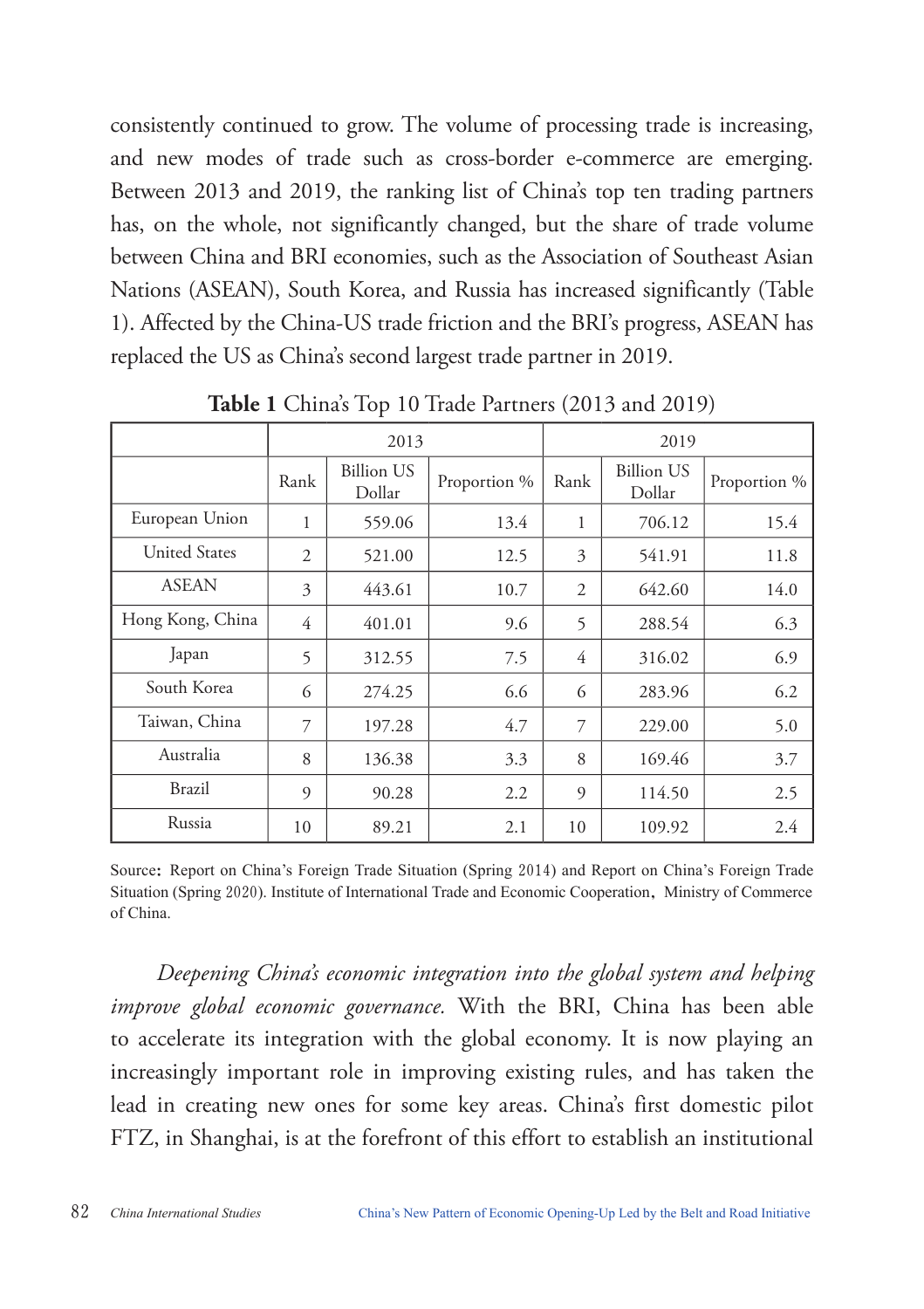system that is compatible with international economic rules. The stated goal of the Shanghai pilot FTZ is to "integrate with the highest international standards."18 By 2019, China had set up 18 domestic pilot FTZs, in eastern, middle and western areas, which are designed to become increasingly compatible with world economic rules.

One main task of the BRI is to push Chinese enterprises to operate in accordance with generally accepted international rules and standards in areas such as construction, procurement, and bidding. These compliance requirements are necessary when China's high-speed railway, 5G technology, e-commerce platforms, and new e-commerce retail model, are supposed to assert themselves on the world market. Chinese government and industrial institutions are being encouraged to take part in or lead the making of standards and rules in these fields. BRI projects are intended to adhere to WTO principles in terms of trade facilitation and non-discrimination, while exploring the joint establishment of standards for investment principles, digital trade rules, and cooperation mechanisms for tax collection and management, etc. This provides innovative solutions for the requirements of regulations for the BRI, and thus ultimately for a better governance in the global economy.

*Strengthening innovation capabilities of Chinese companies.* A central policy goal of the BRI is to improve China's innovation capacity, both with respect to economic policy-making and technological skills. In 2019 President Xi stated at the opening ceremony of the Second Belt and Road Forum for International Cooperation: "We need to keep up with the trend of the Fourth Industrial Revolution, jointly seize opportunities created by digital, networked and smart development, explore new technologies and new forms and models of business, foster new growth drivers and explore new development pathways, and build the digital Silk Road and the Silk Road of innovation."19 Within this extensive framework, the Chinese

<sup>18</sup> "Benchmarking the Highest Standards and the Best Level, the Shanghai Free Trade Zone Focuses on Improving 'Four Major Systems,'" http://sh.people.com.cn/n2/2017/0401/c134768-29957598.html.

<sup>19</sup> "Xi Jinping's Keynote Speech at the Opening Ceremony of the Second 'Belt and Road' International Cooperation Summit Forum," *Xinhua*, April 26, 2019, http://www.xinhuanet.com/2019- 04/26/c 1124420187.htm.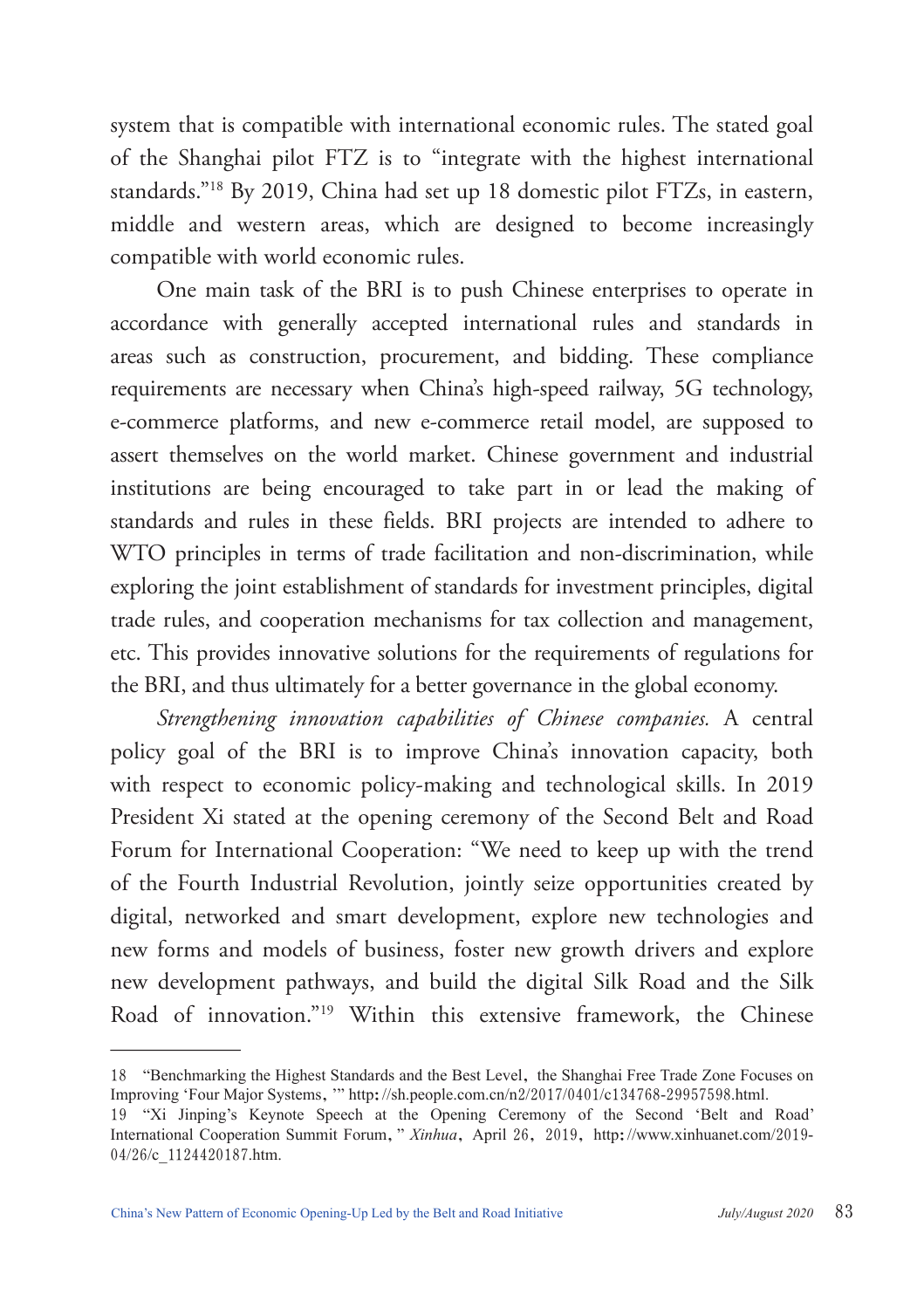government has designed the BRI in such a way that it serves as a platform for underdeveloped countries to move up the value chain, improve their industrial capacity, and learn from China's development successes. These elements will be explored in detail below.

The BRI encourages a large number of Chinese enterprises to expand their business operations to an international level, and incorporate more underdeveloped countries into the global system of industrial and value chain cooperation. Prior to the BRI, China was primarily engaged in the industrial division of labor and cooperation with developed countries and regions. Chinese companies mainly worked in the processing and assembly of goods with low added value in the global value chain. In the terminology of the central-peripheral economic theory, Professor Zhang Hui at Peking University believes that China's economic cycle has now shifted from the central-peripheral single cycle to a dual circulation system, with China at the pivot point. One of the circulation cycles is between China and developed economies like North America and Western Europe, and the other is between China and developing economies in Asia, Africa, and Latin America. The BRI has linked these two cycles together,<sup>20</sup> allowing underdeveloped countries to participate in the labor division within the global economic system. Sun Guorui of the Risk Advisory Group in London and Alex Payette at the University of Toronto argue that BRI has enabled some underdeveloped regions, such as Central Asia and parts of Africa, to connect more effectively with the global economy.<sup>21</sup>

The BRI also serves as a mechanism to improve China's cooperation with developing countries along the routes. Developing countries often have abundant natural resources and a young labor force, but low levels of industrialization. In the capital-intensive industrial sectors, China possesses a strong production capacity and advanced technologies, and can offer them

<sup>20</sup> Zhang Hui, "'One Belt, One Road' Strategy under the Global Value Dual Circulation Structure," *Economic Science*, No.3, 2015, pp.5-7.

<sup>21</sup> Sun Guorui and Alex Payette, "The Sino US Trade War: Survival, Domestic Reforms and the Belt and Road Initiative," *Contemporary Chinese Political Economy and Strategic Relations: An International Journal*, Vol.4, No.3, 2018, pp.781 -819.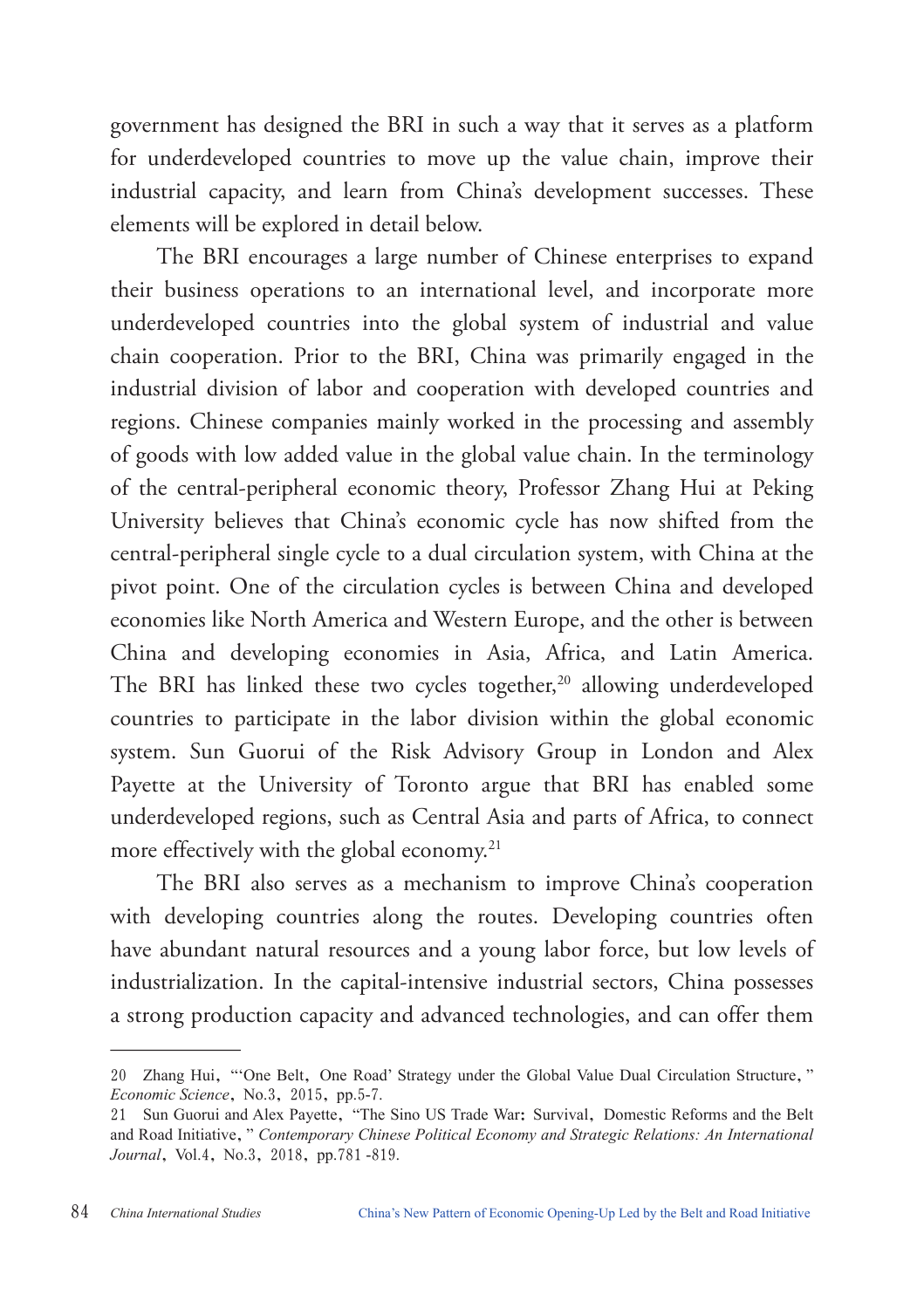with low costs. A report issued by the Chinese Academy of Social Sciences in 2015 showed that, of the more than 60 countries along the BRI routes, $^{22}$ one is in the pre-industrial stage (Nepal), 14 are in the early stages of industrialization, and 16 are in the mid-range of industrialization. In general, levels of industrialization in 44 countries are lower than China's.<sup>23</sup> The intention is that China's overcapacity of steel, cement, electrolytic aluminum, glass, etc., can be used to accelerate the industrialization and urbanization ambitions of some countries along the BRI routes.

China's policymakers want to use the BRI to support participating countries in reaping the same benefits as China has done from the pathway of development it has experienced in the last 40 years. When cooperating with Chinese industries and value chains, some BRI countries seek to increase incomes and foreign exchange reserves by processing and assembling for Chinese companies. In the course of the long-term learning process from Chinese companies, relevant governments are engaging in an upgrade of their industries and in the application of technologies. In following China's development path, there is also an anticipation that these countries can both urbanize and benefit from demographic dividends.<sup>24</sup>

China's policy goal is to enable companies to lead the development of supply chains. One necessity is to considerably strengthen their competence for innovation and brand marketing, so as to improve cooperation outcomes with BRI-associated developing countries. But the reality is that the core innovation capabilities and brand marketing or soft skill expertise among Chinese companies still need to be consolidated to match China's ambitions as the second largest economy worldwide. Chinese businesses

<sup>22</sup> This refers to the initial stage of the BRI. Based on the direction of the ancient Silk Road, scholars listed 65 countries in Asia, Europe and Africa, including China, as countries along the BRI routes. Later, the BRI has deepened to position itself as the most inclusive and wide-ranging international cooperation platform with no geographical boundaries.

<sup>23</sup> Huang Qunhui, et al., *Report on Industrialization Process of Countries along the Belt and Road*, Social Science Literature Press, 2015, pp.16-17.

<sup>24</sup> The consistent emphasis on education is also an important factor for China's success in opening-up. The Belt and Road cooperation project on people's livelihood will play a positive role in promoting the development of education in developing countries along the routes.